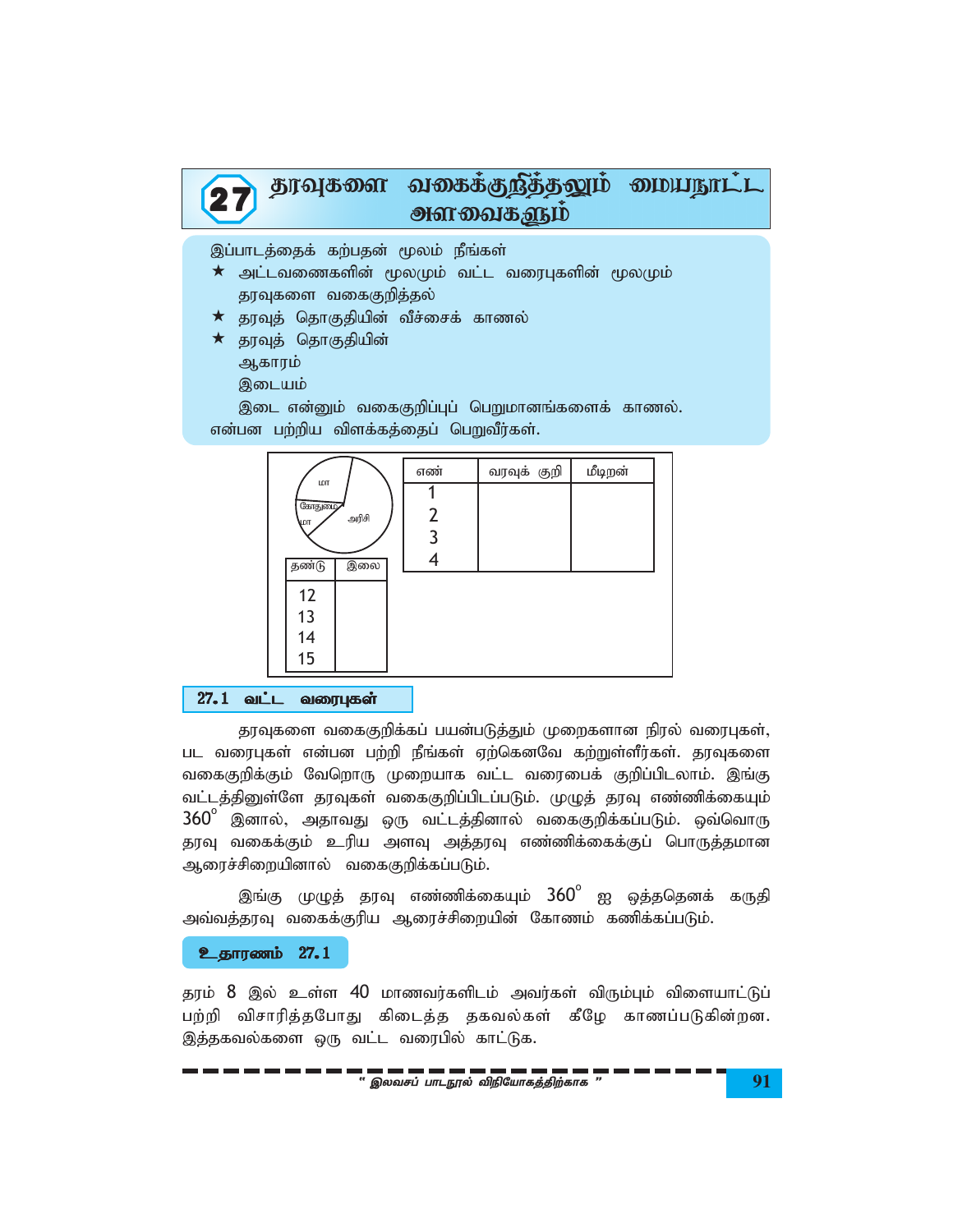| விளையாட்டின் பெயர் | விரும்பும் மாணவர்களின் எண்ணிக்கை |
|--------------------|----------------------------------|
| கிரிக்கெற்று       | 25                               |
| உதைபந்தாட்டம்      | 05                               |
| கைப்பந்தாட்டம்     | 10                               |

முதலில் ஒவ்வொரு விளையாட்டிற்கும் உரிய ஆரைச்சிறையின் கோணத்தைக் கணிப்போம்.

மாணவர்களின் மொத்த எண்ணிக்கை, அதாவது 40 ஆனது 360° இனால் வகைகுறிக்கப்படுகின்றது.

கிரிக்கெற்றை விரும்பும் மாணவர்களின் எண்ணிக்கை 25 ஆகும்.

 $\therefore$  கிரிக்கெற்றை விரும்பும் 25 மாணவர்களைக் காட்டும்

Cauchy equation is given by:

\n
$$
= \frac{360^{\circ}}{40} \times 25
$$
\n
$$
= 225^{\circ}
$$

இவ்வாறே உதைபந்தாட்டத்தை விரும்பும் 05 மாணவர்களைக் காட்டும்

Cauchy equation is given by:

\n
$$
= \frac{360^{\circ}}{40} \times 5
$$
\n
$$
= 45^{\circ}
$$

கைப்பந்தாட்டத்தை விரும்பும் 10 மாணவர்களைக் காட்டும்

$$
\begin{array}{rcl} \text{C} & = & \frac{360^{\circ}}{40} \times 10 \\ & = & 90^{\circ} \end{array}
$$



இப்போது இத்தகவல்களை ஒரு வட்டத்தில் குறித்துக் காட்டுவோம்.

இத்தகவல்களை ஒரு வட்ட வரைபில் காட்டும்போது  $\star$  ஒவ்வொரு தரவையும் மொத்த தரவுகளுடன்  $\star$  ஒவ்வொரு தரவையும் ஏனைய தரவுகளுடனும் எளிதாக ஒப்பிடலாம்.

ஆனால், தரவு வகைகளின் எண்ணிக்கைகள் அதிகரிக்கும்போது ஒவ்வொரு வகையினதும் ஆரைச்சிறையின் கோணம் சிறிதாகின்றமையால் வகைக்குறிப்பு கடினமாக இருக்கும்.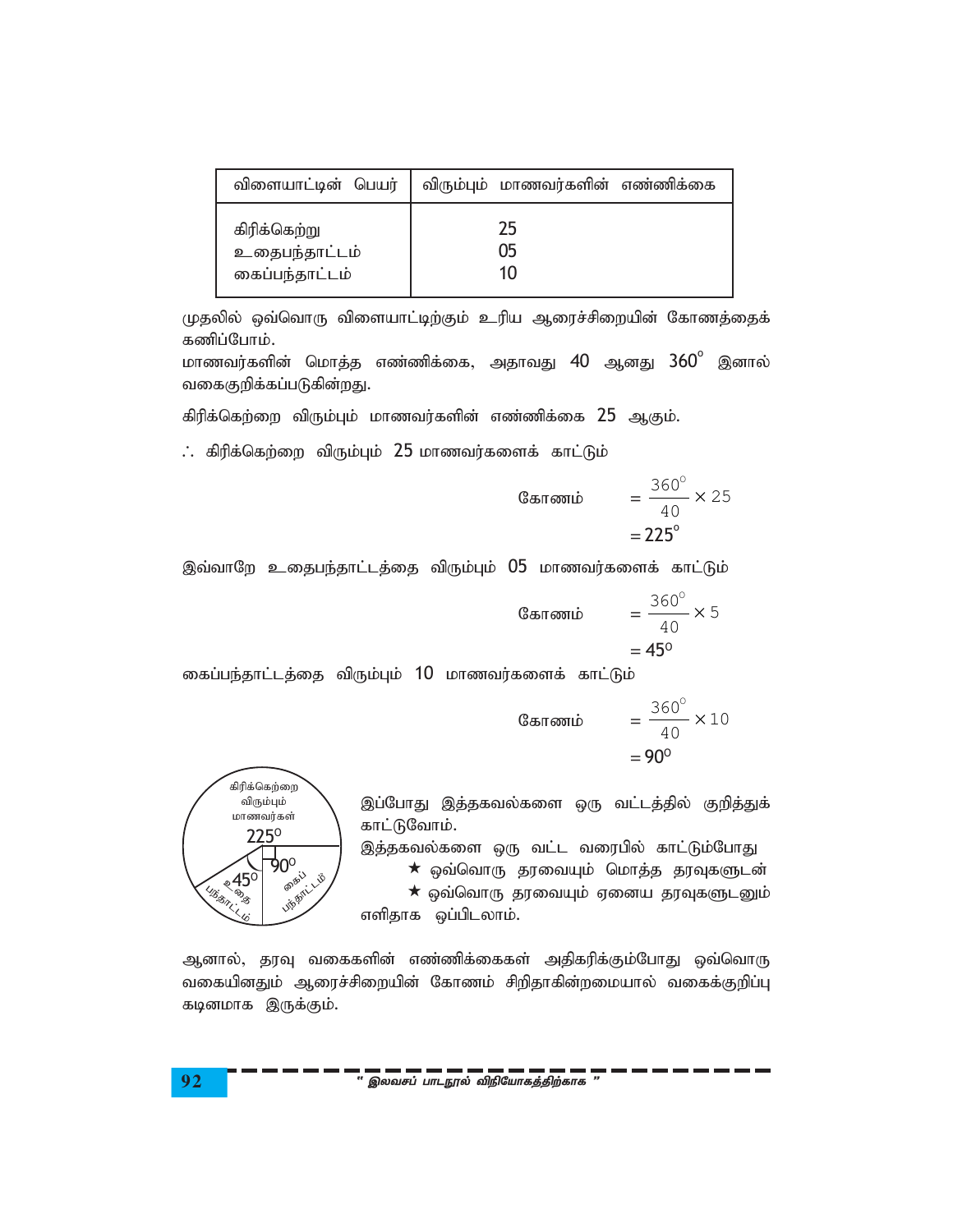|  |                                                   |  | ஒரு வட்டத்தின் ஆரைச்சிறைகளின் மூலம் தரவுகளை எடுத்துரைத்தல் |
|--|---------------------------------------------------|--|------------------------------------------------------------|
|  | வட்ட வரைபில் <b>தரவு வகைக்குறிப்பு</b> எனப்படும். |  |                                                            |

# உதாரணம் 27.2

ஒரு விருந்திற்கு வந்த 36 விருந்தினர்கள் சாப்பிட்ட உணவு வகைகளை வகைகுறிக்கும் வட்ட வரைபு இங்கு காணப்படுகின்றது.



ஒவ்வொரு வகை உணவையும் சாப்பிட்டவர்களின் எண்ணிக்கையைக் கணிக்க.

| உணவு வகை  | ஆரைச்சிறையின் கோணம் | எண்ணிக்கை                           |
|-----------|---------------------|-------------------------------------|
| இடியப்பம் | $90^\circ$          | $\frac{90}{360}$ × 36 = 9           |
| நூடில்ஸ்  | $60^\circ$          | $\frac{60}{2}$ × 36 = 6<br>360      |
| அப்பம்    | $80^\circ$          | $\frac{80}{1} \times 36 = 8$<br>360 |
| சோறு      | $130^\circ$         | $\frac{130}{1}$ × 36 = 13<br>360    |

## பயீற்சி 27.1

1. புத்தகக் கடை ஒன்றில் நீலம், பச்சை, சிவப்பு, மஞ்சள் நிறங்களில் திசுத்தாள்கள் இருந்தன. 60 மாணவர்கள் பட்டங்களைச் செய்வதற்குத் தமக்கு விருப்பமான நிறத் திசுத்தாள்களைத் தெரிந்தெடுத்தனர். அவர்கள் தெரிந்தெடுத்த நிறங்கள் பற்றிய விவரங்கள் அட்டவணையில் காணப்படுகின்றன. இத்தகவல்களை ஒரு வட்ட வரைபில் காட்டுக.

| நிறம்   | மாணவர்களின் எண்ணிக்கை |  |
|---------|-----------------------|--|
| நீலம்   | , ל                   |  |
| பச்சை   | 20                    |  |
| சிவப்பு | 10                    |  |
| மஞ்சள்  |                       |  |

" இலவசப் பாடநூல் விநியோகத்திற்காக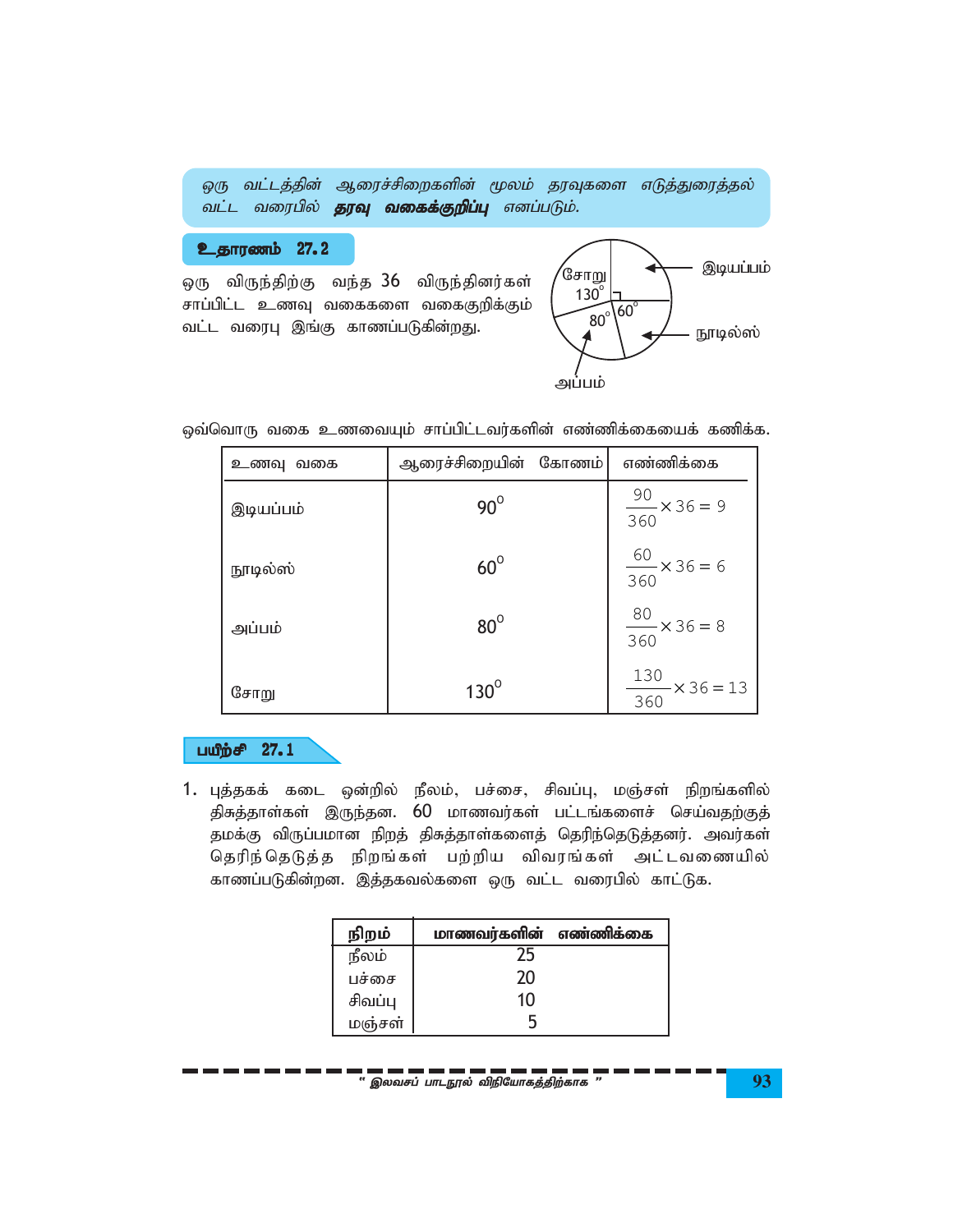2. ஒருவருடைய மாதச் செலவுகள் பற்றிய விவரங்கள் பின்வரும் பரும்படிப் படத்தில் காட்டப்பட்டுள்ளன. ஒவ்வொரு வகைச் செலவுக்கும் உரிய ஆரைச்சிறையின் கோணத்தைக் கணித்து இவ்விவரங்களை ஒரு வட்ட வரைபில் காட்டுக.



கல்விச் செலவுகள் ரூ.  $5000$ 

- 3. ஒரு பரீட்சைக்குத் தோற்றிய 720 மாணவர்களின் பேறுகள் கீழே காணப்படுகின்றன. இவற்றை ஒரு வட்ட வரைபில் வகைகுறிக்க.
	- A சித்தி 60 B சித்தி 100
	- C சித்தி 120
	- S சிக்கி 400
	- W சித்தி 40
- 4. ஒரு நாளில் ஒளிபரப்படும் தொலைக்காட்சி நிகழ்ச்சிகளுக்கு ஒதுக்கப்பட்டுள்ள நேரங்கள் பற்றிய விவரங்கள் ஒரு வட்ட வரைபில் காணப்படுகின்றன.



- (i) இங்கு நடனத்திற்கு ஒதுக்கப்பட்டுள்ள நேரத்தை வகைகுறிக்கும் ஆரைச்சிறையின் கோணம் யாது?
- (ii) அந்நேர அளவானது ஒளிபரப்பு நடைபெறும் மொத்த நேரத்தின் என்ன சதவீதமாகும்?
- 5. மாணவர் தலைவர் ஒருவரைத் தெரிந்தெடுப்பதற்கு நடத்தப்பட்ட ஒரு தேர்தலில் வேட்பாளர்கள் பெற்ற விருப்பு வாக்குகளின் எண்ணிக்கைகள் பின்வரும் அட்டவணையில் காணப்படுகின்றன.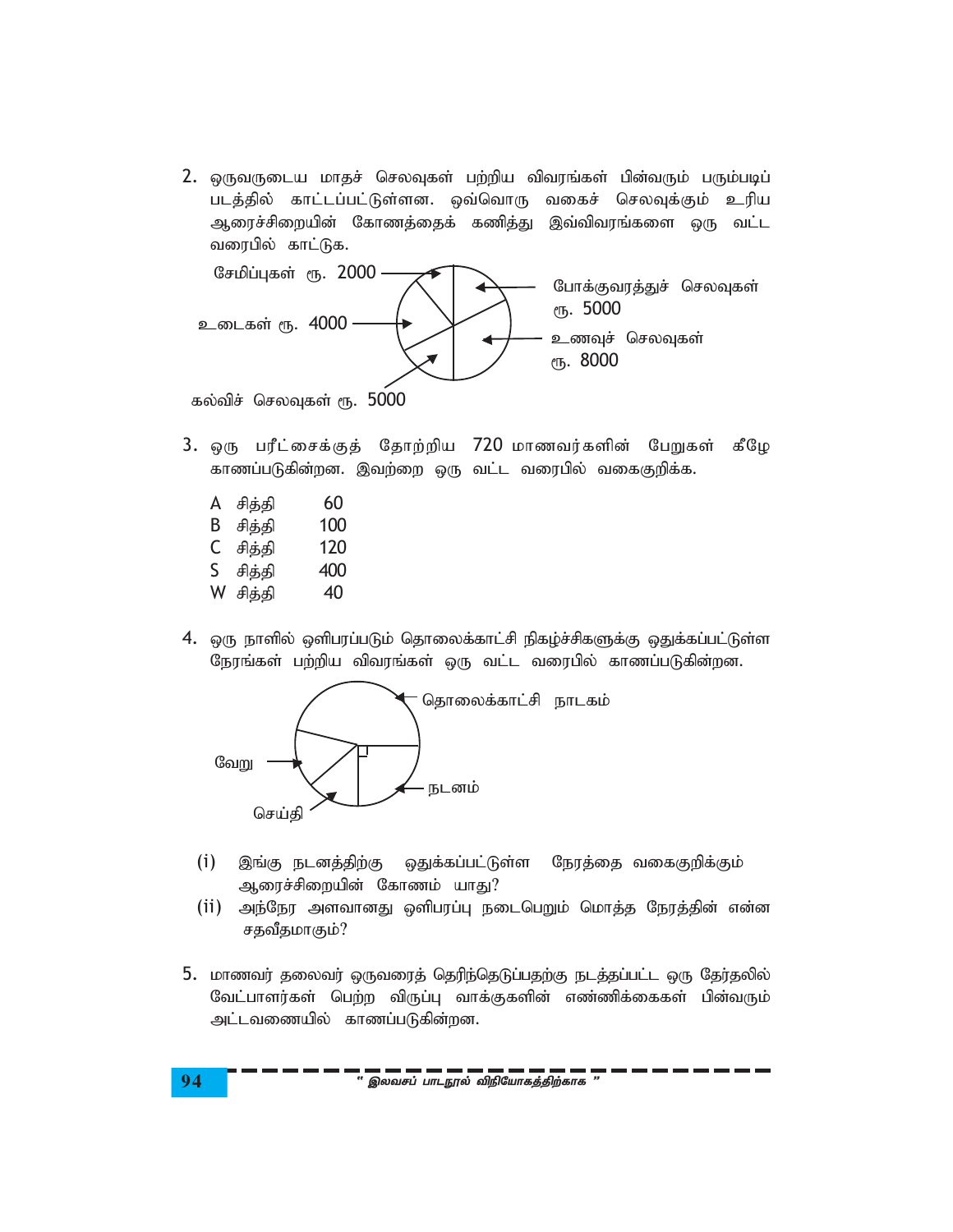| வேட்பாளரின்<br>பெயர் | விருப்பு வாக்குகளின்<br>பெற்ற<br>எண்ணிக்கை |  |  |
|----------------------|--------------------------------------------|--|--|
| கண்ணன்               | 77                                         |  |  |
| ரவி                  | 36                                         |  |  |
| மோகன்                | 30                                         |  |  |
| முரளி                |                                            |  |  |

இத்தரவுகளை ஒரு வட்ட வரைபில் வகைகுறிக்குக.

 $6.$  மாணவன் ஒருவன் ஒரு நாளைச் செலவிட்ட முறை பின்வரும் அட்டவணையில் காட்டப்பட்டுள்ளது.

| விடயம்                 | செலவிட்ட மணித்தியாலங்களின் |
|------------------------|----------------------------|
|                        | எண்ணிக்கை                  |
| கல்வி                  |                            |
| விளையாட்டு             |                            |
| தொலைக்காட்சி பார்த்தல் |                            |
| துயிலல்                |                            |

இத்தரவுகளை ஒரு வட்ட வரைபில் வகைகுறிப்பதற்கு என்ன படிமுறைகளைக் கையாள வேண்டும்?

ஒவ்வொரு வகைக்கும் உரிய ஆரைச்சிறையின் கோணத்தைக் கணிக்க. அதனை ஒரு வட்ட வரைபில் வகைகுறிக்க.

## 27.2 கூட்டமாக்கப்படாத மீடிறன் பரம்பல்

தகவல்களை அட்டவணைகளின் மூலம் எடுத்துரைப்பதையும் அவற்றை வரைபுகளின் மூலம் வகைகுறிப்பதையும் பற்றி நீங்கள் ஏற்கெனவே கற்றுள்ளீர்கள்.

தரப்பட்டுள்ள தரவுக் கூட்டத்தில் சில தரவுகள் திரும்பத் திரும்ப வரும் சந்தர்ப்பங்களில் அத்தரவுகளைக் ஓர் அட்டவணையின் மூலம் எடுத்துரைத்தல் எளிதாகும். உதாரணமாக 10 மாணவர்கள் ஒரு கணிதப் பரீட்சையில் பெற்ற புள்ளிகள் பின்வருவனவாகும்.

3 , 5 , 2 , 4 , 3 , 6 , 7 , 5 , 4 , 5

. . . . . .

இத்தரவுகளைப் பின்வருமாறு ஓர் அட்டவணையின் மூலம் எடுத்துரைக்கலாம்.

| புள்ளிகள் | மாணவர் எண்ணிக்கை                    |  |
|-----------|-------------------------------------|--|
|           |                                     |  |
|           |                                     |  |
|           |                                     |  |
|           |                                     |  |
|           |                                     |  |
|           |                                     |  |
|           | " இலவசப் பாடநூல் விநியோகத்திற்காக " |  |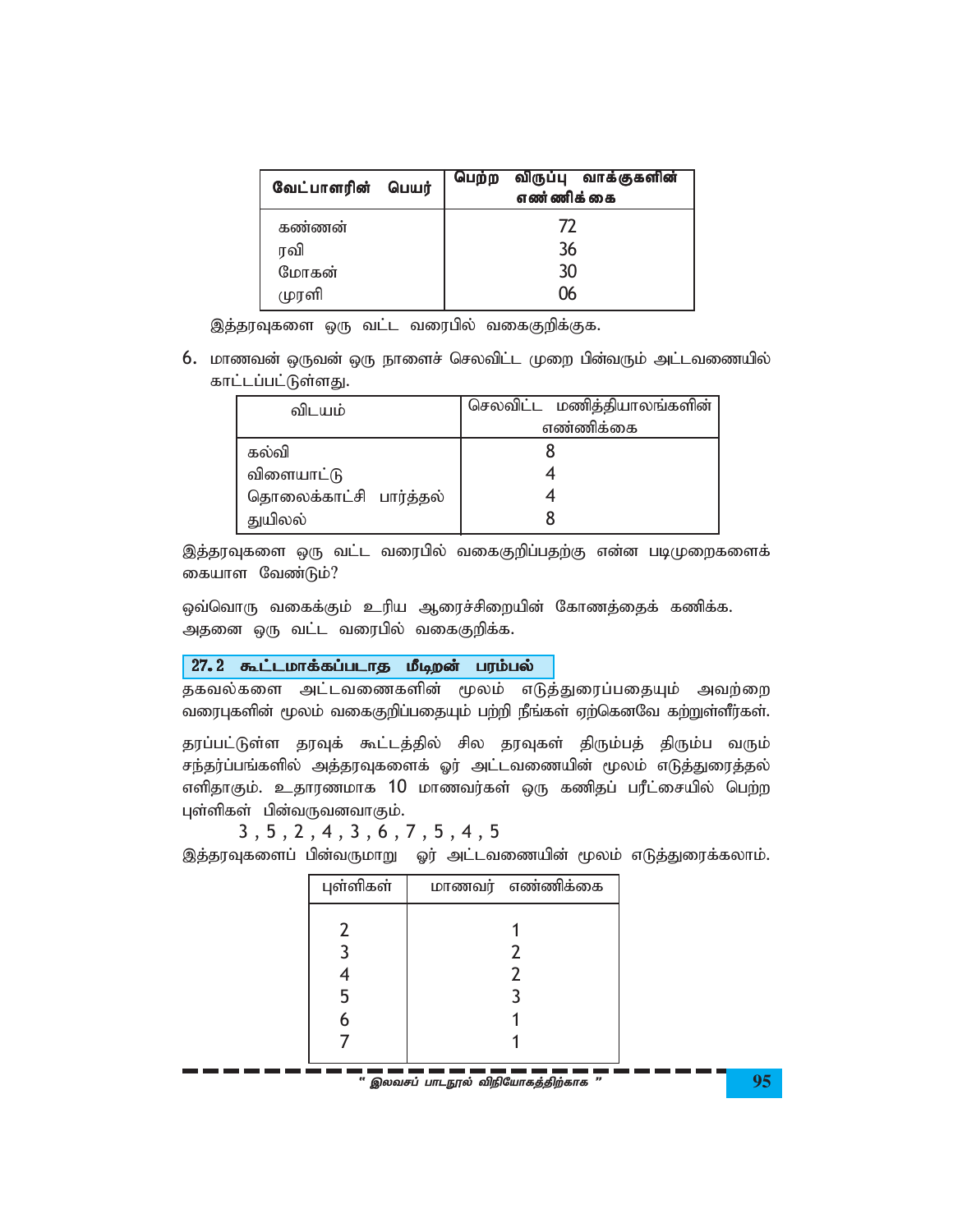இங்கு இரு மாணவர்கள் 3 புள்ளிகளையும் மூன்று மாணவர்கள் 5 புள்ளிகளையும் பெற்றுள்ளமையைத் தெளிவாகக் காணலாம். இங்கு காட்டப்பட்டுள்ள இரண்டாம் நிரல், அதாவது மாணவர் எண்ணிக்கையானது மீடிறன் எனப்படும்.

இவ்வாறான தரவுத் தொகுதி கூட்டமாக்கப்படாத மீடிறன் பரம்பல் எனப்படும்.

உதாரணம் 27.3

பாடசாலை மட்டக் கணிப்பீடு ஒன்றின்போது 50 மாணவர்கள் பெற்ற புள்ளிகள் கீழே காணப்படுகின்றன. இவற்றை கூட்டமாக்கப்படாத மீடிறன் பரம்பலாகத் தருக.

4, 3, 5, 4, 3, 5, 5, 4, 3, 6 5, 4, 5, 3, 4, 4, 5, 5, 7, 4 3, 4, 3, 4, 5, 4, 3, 6, 1, 3 6, 3, 2, 6, 6, 3, 5, 2, 7, 5 7, 1, 7, 6, 5, 8, 6, 4, 3, 5

பயீற்சி 27.2

| ஈட்டு                                                             | வரவுக் குறி                                       | மீடிறன்                         |
|-------------------------------------------------------------------|---------------------------------------------------|---------------------------------|
| $\overline{2}$<br>$\overline{3}$<br>4<br>5<br>$\overline{6}$<br>7 | NN NNI<br>NW NWI<br><i>IN INII</i><br>INI II<br>∭ | $\frac{2}{2}$<br>11<br>11<br>12 |
| 8                                                                 |                                                   |                                 |

1. ஒரு வகுப்பில் உள்ள 30 மாணவர்களின் நிறைகள் கீழே கிட்டிய kg இல் காப்பட்டுள்ளன. இவற்றை ஓர் கூட்டமாக்கப்படாக மீடிறன் பாம்பலாகக் தருக. 27, 26, 27, 30, 32, 33, 30, 26, 30, 33 28, 29, 30, 32, 33, 31, 30, 36, 28, 27

32, 30, 27, 30, 31, 32, 30, 27, 28, 33

2. தரம் 8 இல் பயிலும் 25 மாணவர்களின் உயரங்கள் கீழே கிட்டிய CM இல் தரப்பட்டுள்ளன. வரவுக் குறிகளை இட்டு கூட்டமாக்கப்படாத மீடிறன் பரம்பலாகத் தருக.

135, 136, 135, 135, 137, 137, 138, 135, 137, 140, 140, 141 140, 137, 139, 141, 141, 136, 138, 139, 139, 138, 140, 138, 136

 $3.$ ஒரு நிறுவகத்திற்குத் தொழில்களுக்காக விண்ணப்பித்த 20 நபர்கள் நேர்முகப் பரீட்சைக்குத் தோற்றினர். மொத்தப் புள்ளிகள் 10 இல் ஒவ்வொரு விண்ணப்பகாரரும் பெற்ற புள்ளிகள் பின்வருமாறு தரப்பட்டுள்ளது. 1, 5, 4, 6, 7, 8, 1, 3, 5, 5, 5, 6, 7, 8, 9, 5, 6, 4, 2, 3

இக்காவுகளை வாவுக் குறியைப் பயன்படுக்கி கூட்டமாக்கப்படாக மீடிறன் பரம்பலாகத் தருக.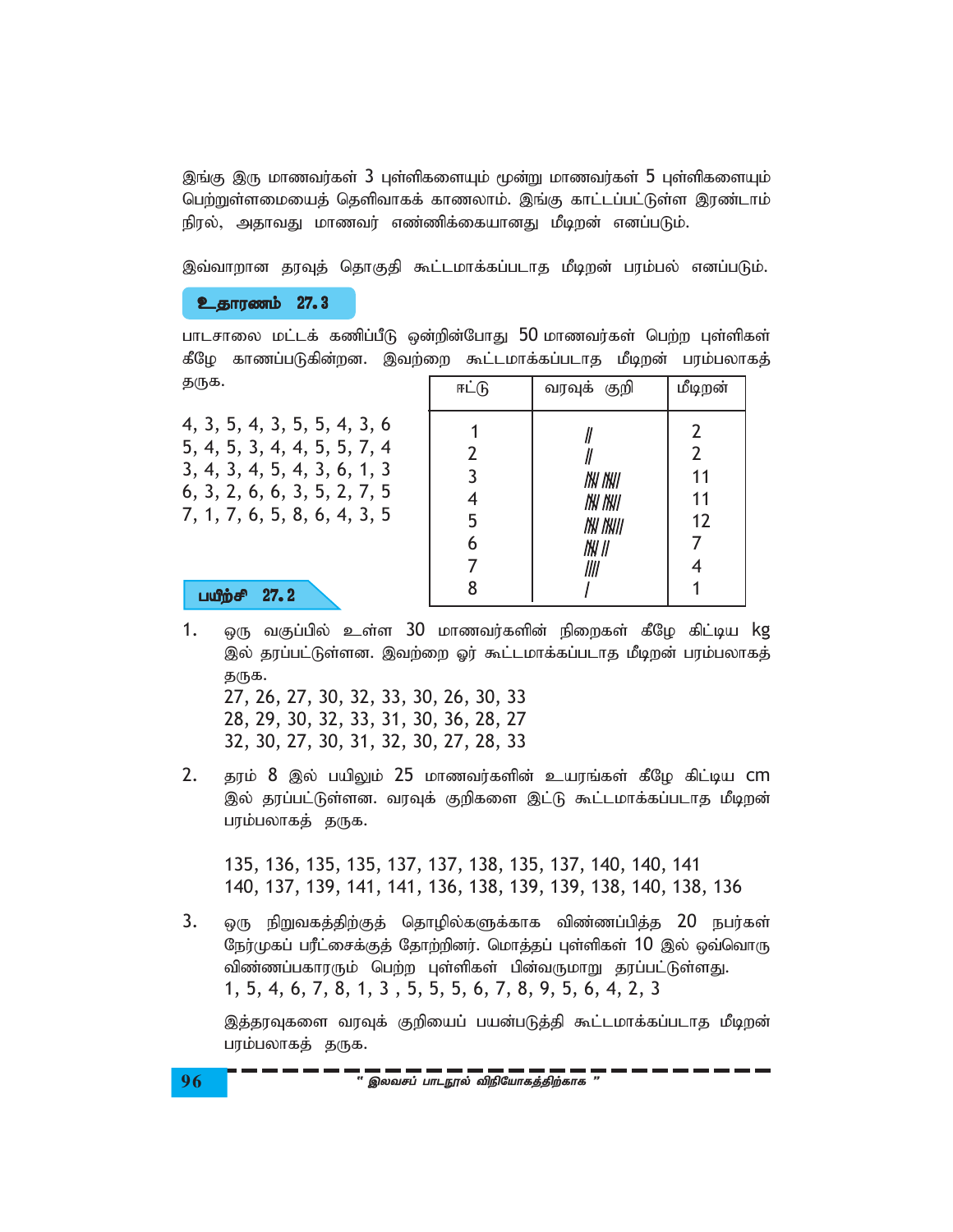$4.$  1 kg இல் உள்ள எலுமிச்சம்பழங்களின் எண்ணிக்கையைக் காண்பதற்காக  $1$ kg இல் இருக்கும் எலுமிச்சம்பழங்களின் எண்ணிக்கைகள்  $30$  சந்தர்ப்-பங்களில் கணக்கிடப்பட்டுப் பின்வருமாறு குறிப்பிடப்படுகின்றன.

17, 15, 19, 22, 19, 26, 17, 18, 20, 17 18, 15, 24, 18, 17, 17, 17, 17, 20, 17 18, 21, 15, 16, 17, 24, 17, 17, 21, 18

இத்தரவுகளை கூட்டமாக்கப்படாத மீடிறன் பரம்பலாகத் தருக.

27.3 தரவுத் தொகுதியின் வீச்சு

தரவுகளை அட்டவணைப்படுத்தல் போன்று வேறு சந்தர்ப்பங்களிலும் அத்தரவு-களின் பரம்பல் பற்றிய கருத்தைப் பெறுதல் முக்கியமானதாகும்.

தரம்  $8$  இன் மாணவர் கூட்டம் கடந்த தவணைப் பரீட்சையில் இரு பாடங்களுக்குப் பெற்ற புள்ளிகள் கீழே காணப்படுகின்றன.

கணிதம் : 80, 65, 72, 43, 51, 30, 86, 25 விஞ்ஞானம் : 38 , 62 , 70 , 45 , 36 , 41 , 50 , 65 இதற்கேற்ப கணிதத்திற்குக் கூடிய புள்ளி  $= 86$ குறைந்த புள்ளி  $= 25$ கூடிய புள்ளிக்கும் குறைந்த புள்ளிக்குமிடையே  $2$ ன்ள வித்தியாசம் =  $86 - 25$  $= 61$ விஞ்ஞானத்திற்குக் \$ba Gs;sp = 70 குறைந்த புள்ளி  $= 36$ கூடிய புள்ளிகளுக்கும் குறைந்த புள்ளிகளுக்குமிடையே  $\epsilon$ ைள்ள வித்தியாசம் = 70  $-36$  $= 34$ இரு பாடங்களிலும் இப்பிள்ளைகள் பெற்ற புள்ளிகளின் பரம்பல்கள் ஒன்றிலிருந்தொன்று வேறுபட்டவை. கணிதத்திற்கான புள்ளிகளின் பரம்பல் விஞ்ஞானத்திற்கான புள்ளிகளின்

பரம்பலிலும் கூடியதாகும்.

ஒரு தரவுக் தொகுதியின் கூடிய பெறுமானத்திற்கும் குறைந்த பெறுமானத்திற்குமிடையே உள்ள **வித்தியாசம் வீச்சு** எனப்படும்.

இதற்கேற்பக் கணிதத்திற்கான புள்ளியின் வீச்சு 61 உம் விஞ்ஞானத்திற்கான புள்ளியின் வீச்சு 34 உம் ஆகும்.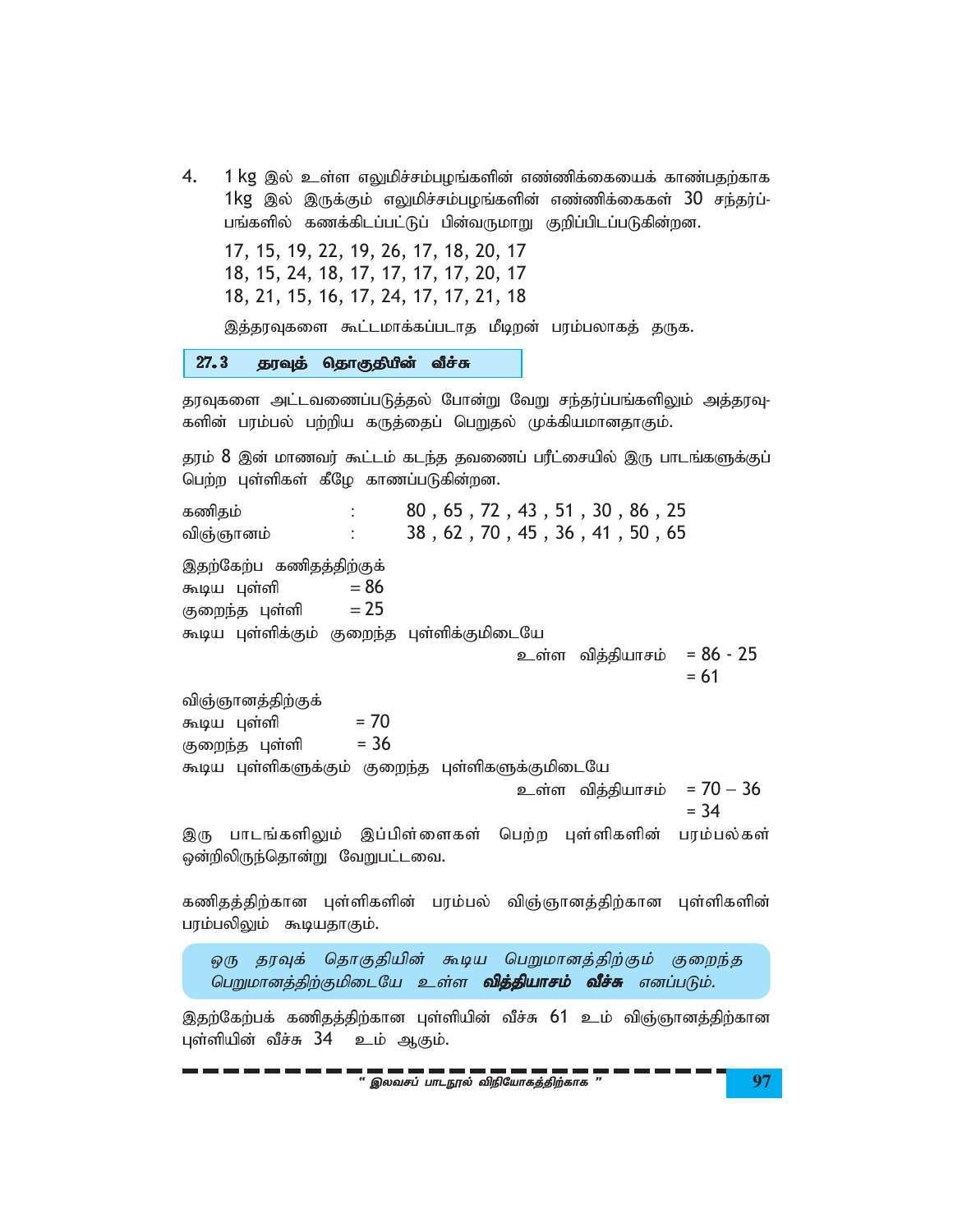#### $27.4$ வகைகுறீப்புப் பெறுமானம்

உங்கள் வகுப்பின் மாணவர்களின் வயது யாதெனக் கேட்டால், நீங்கள் அளிக்கும் விடை யாதாக இருக்கும்? வகுப்பில் பெரும்பாலான மாணவர்களின் வயது 13 ஆக இருக்கும் அதே வேளை 12 இற்கும் 14 இற்குமிடைப்பட்ட வயதுள்ள மாணவர்களும் இருத்தல் கூடும். ஆகவே, இத்தரவுகள் யாவற்றையும் வகைகுறிக்கும் ஒரு பெறுமானத்தை மேற்குறித்த வினாவிற்குரிய விடையாகத் தெரிந்தெடுக்க வேண்டும். பெரும்பாலான மாணவர்களின் வயது 13 ஆகையால், விடை 13 ஆக இருக்கலாம். இவ்வாறு தரவுக் கூட்டத்தை வகைகுறிக்கப் பயன்படுத்தப்படும் பெறுமானம் வகைக்குறிப்புப் பெறுமானம் எனப்படும்.

#### 27.5 ஆகாரம்

ஒரு தோட்டத்தில் உள்ள 10 பலாமரங்களிலிருந்து பறிக்கப்பட்ட பலாக்காய்களின் எண்ணிக்கைகள் கீழே காணப்படுகின்றன.

```
2, 3, 1, 4, 3, 5, 3, 2, 1, 4
```
இங்கு கூடுதலான பலாமரங்களிலிருந்து பறிக்கப்பட்ட பலாக்காய்களின் எண்ணிக்கை 3 ஆகும். இது ஆகாரம் எனப்படும்.

ஒரு தரவுக் கூட்டத்தில் கூடுதலான தடவைகள் இடம்பெறும் பெறுமானம் அத்தரவுக் கூட்டத்தின் ஆகாரம் எனப்படும்.

**உதாரணம் 27.4** 

தரம் 8 இல் உள்ள மாணவர்களின் சப்பாத்துகளின் அளவுகள் பின்வரும் அட்டவணையில் தரப்பட்டுள்ளன. இப் பரம்பலின் ஆகாரத்தைக் காண்க.

பெரும்பாலான மாணவர்கள் அணியும் சப்பாத்தின் அளவு 5 என்பதை நீங்கள் மேற்குறித்த அட்டவணையி-

| சப்பாத்தின் | மாணவர்களின்         |  |
|-------------|---------------------|--|
| அளவு        | எண்ணிக்கை (மீடிறன்) |  |
| 3           | 5                   |  |
|             | 12                  |  |
| 5           | 18                  |  |
| 6           |                     |  |
|             |                     |  |

லிருந்து அறிந்துகொள்ளலாம். ஆகவே சப்பாத்துகளின் அளவுகளின் ஆகாரம் 5 ஆகும்.

#### உதாரணம் 27.5

ஒரு கடையில் 20 நாட்களில் விற்கப்பட்ட பாண்களின் எண்ணிக்கைகள் கீழே தரப்பட்டுள்ளன. இத்தரவுக் கூட்டத்தின் ஆகாரத்தைக் காண்க.

33, 42, 35, 34, 28, 43, 52, 64, 42, 33, 34, 27, 33, 45, 32, 42, 23, 22, 20, 31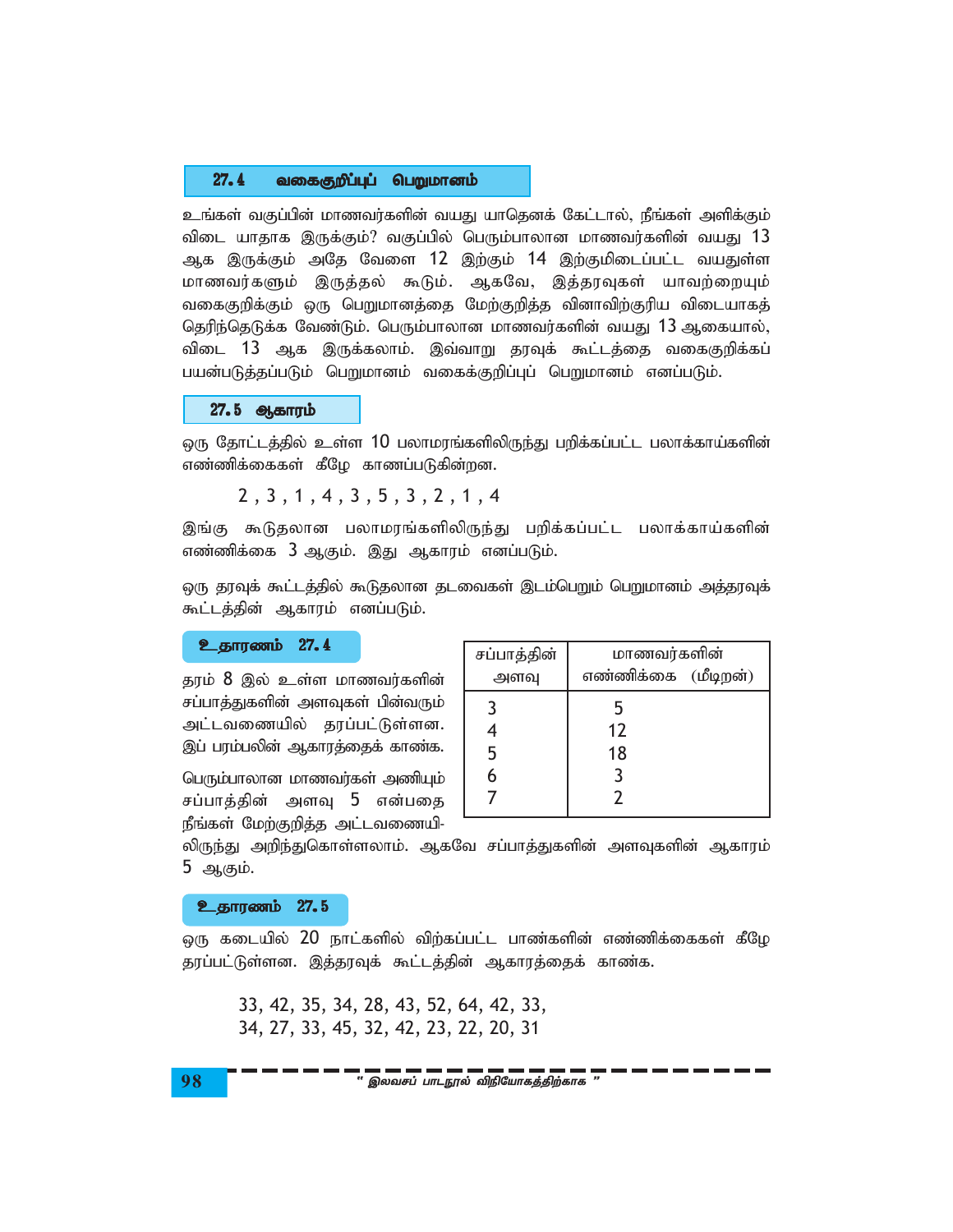இப்போது பாண்களின் எண்ணிக்கைகளின் ஆகாரத்தைக் காண்பதற்குக் கூடுதலான தடவை இடம்பெறும் எண்ணைக் காண வேண்டும்.

இங்கு 42 உம் 33 உம் மூன்று தடவைகள் இடம்பெறுகின்றன. இதற்கேற்ப இத்தரவுத் தொகுதிக்கு 2 ஆகாரங்கள் உள்ளன. அவை 42 உம் 33 உம் ஆகும்.

இவ்வாறு ஒரு தரவுக் கூட்டத்திற்கு இரு ஆகாரங்கள் இருக்குமெனின் அப் பரம்பல் **ஈராகாரப் பரம்பல்** எனப்படும்.

ஒரு தரவுக் கூட்டத்திற்கு 2 இற்கு மேற்பட்ட ஆகாரங்களும் இருக்கலாம்.

#### 27.6 இடையம்

உங்கள் வகுப்பில் மாணவர்கள் உயரங்களுக்கேற்ப ஒழுங்குபடுத்தப்-பட்டுள்ளனரெனக் கருதுக. இவ்வாறு ஒழுங்குபடுத்தப்பட்ட நிரையில் நடுவில் உள்ள மாணவனின் உயரமும் உங்கள் வகுப்பில் உள்ள மாணவர்களின் உயரங்களை வகைகுறிக்கப் பயன்படுத்தப்படத்தக்க ஒரு பெறுமானமாகும். இது உயரங்களின் இடையம் எனப்படும்.

ஏறுவரிசையில் அல்லது இறங்குவரிசையில் ஒழுங்குபடுத்தப்பட்ட தரவுக் கூட்டத்தின் நடுவில் உள்ள பெறுமானம் **இடையமாகும்.** 

13 மாணவர்கள் உயரங்களின் ஏறுவரிசையில் ஒழுங்குபடுத்தப்பட்டுள்ள முறை உருவில் காணப்படுகின்றது.



முன்னாலிருந்தும் பின்னாலிருந்தும் ஒவ்வொரு மாணவனாக நீக்கும்போது நடுவில் உள்ள மாணவன் எஞ்சியிருப்பான். அவனுடைய உயரத்தை அளந்தால், அது 13 மாணவர்களினதும் உயரங்களின் இடையமாக இருக்கும்.

மாணவர்களின் எண்ணிக்கை இரட்டை எண்ணாக இருக்குமெனின், நடுவில் இரு மாணவர்கள் எஞ்சியிருப்பார்கள். அவர்கள் இருவரதும் உயரங்களைக் கூட்டி 2 இனால் வகுத்து உயரங்களின் இடையம் பெறப்படும்.

n ஈட்டுக்கள் கொண்ட தரவுத் தொகுதி ஒன்றில், அது ஏறுவரிசையில் ஒழுங்குபடுத்தப்படும்போது  $\frac{n+1}{2}$ ஆவது ஈட்டு இடையம் ஆகும்.

" இலவசப் பாடநூல் விநியோகத்திற்காக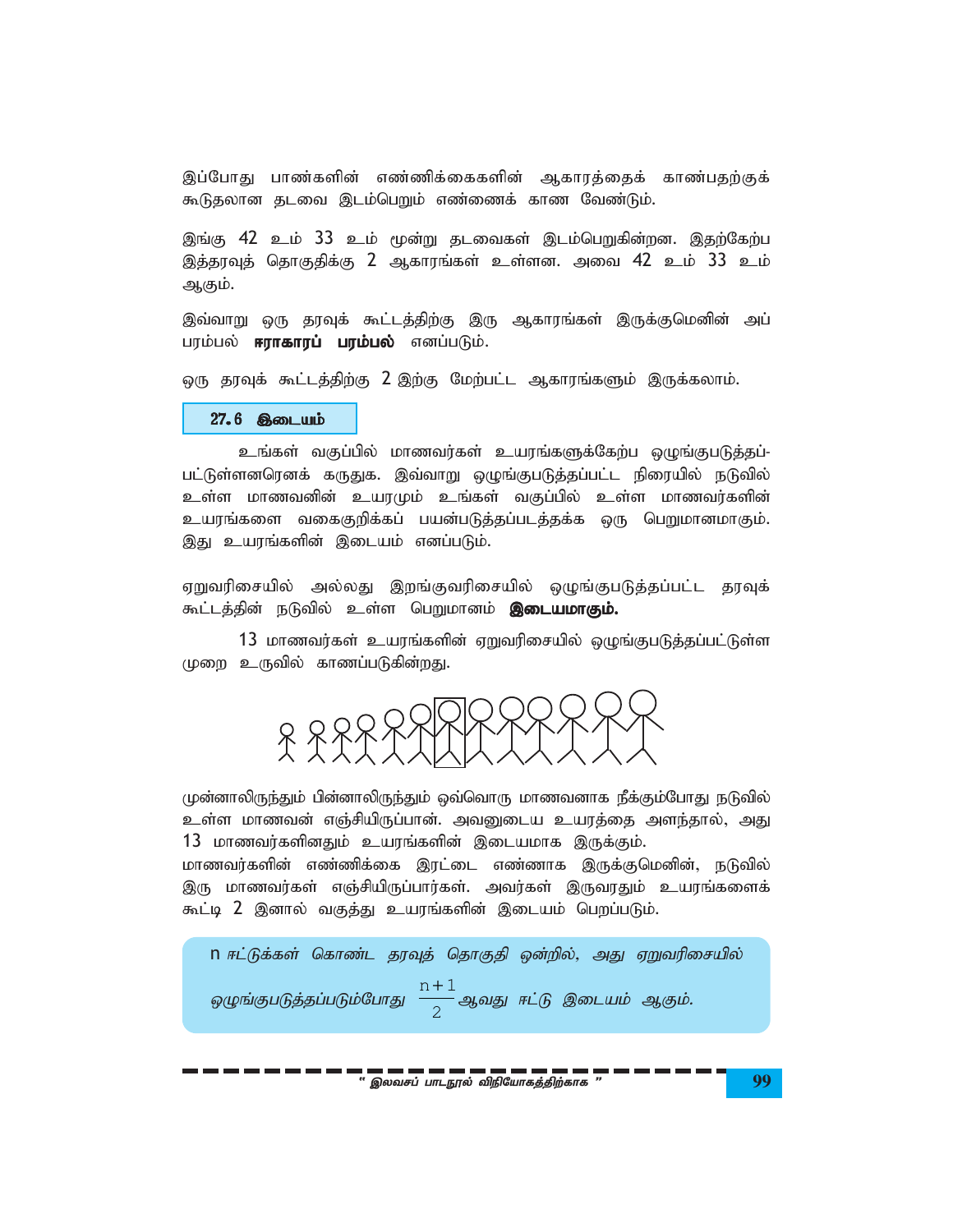### **உதாரணம் 27.6**

ஒரு வகுப்பில் உள்ள 25 மாணவர்கள் ஒரு பரீட்சையில் பெற்ற புள்ளிகள் கீழே தரப்பட்டுள்ளன. இப்புள்ளிகளின் இடையத்தைக் காண்க. 23 , 20 , 15 , 17 , 32 , 48 , 13 , 21 , 24 , 36 , 33 , 20 , 43 , 14 , 37 , 31 , 41, 47 , 39 , 20 , 16 , 35 , 24 , 34 , 30

இப்புள்ளிகளை ஏறுவரிசையில் ஒழுங்குபடுத்தும்போது 13, 14, 15, 16, 17, 20, 20, 21, 22, 23, 24, 24,  $\overline{30}$ , 31, 32, 33, 34 , 35 , 36 , 37 , 39 , 41 , 43 , 47 , 48

இங்கு ஈட்டுகளின் எண்ணிக்கை 25 ஆகையால், 13 ஆம் ஈட்டு நடுவில் உள்ள

ஈட்டாகும். இதனை  $25 + 1$ 2 + எனவும் பெறலாம்.

13 ஆம் ஈட்டு 30 ஆகும்.

∴ புள்ளிகளின் இடையம் 30 ஆகும்.

#### <u>உதாரணம் 27.7</u>

ஒரு கடையில்  $20$  நாட்களில் விற்கப்பட்ட பால் பைக்கற்றுகளின் எண்ணிக்கைகள் கீழே தரப்பட்டுள்ளன. இவற்றின் இடையத்தைக் காண்க.

46 , 47 , 49 , 46 , 48 , 45 , 45 , 43 , 43 , 44 , 42 , 45 , 44 , 44 , 42, 41 , 48 , 47 , 43 , 44

| பால் பைக்கற்றுகளின் | நாட்களின் |
|---------------------|-----------|
| எண்ணிக்கை           | எண்ணிக்கை |
|                     |           |
| 42                  |           |
| 43                  |           |
| 44                  |           |
| 45                  |           |
| 46                  |           |
| 47                  |           |
| 48                  |           |
| 49                  |           |

இத்தகவல்களை எண் அட்டவணை ஒன்றில் காட்டுவோம்.

தரவுகளை அட்டவணை வடிவத்தில் ஒழுங்குபடுத்தும்போது அவை ஏறுவரிசையில் இருக்கும்.

ஈட்டுகளின் எண்ணிக்கை 20 ஆகையால், இடையத்தைக் காண்பதற்கு 10 ஆம், 11 ஆம் ஈட்டுகளுக்குரிய பால் பைக்கற்றுகளின் எண்ணிக்கைகளைக் காண வேண்டும்.

- 10 ஆம் இடத்திற்குரிய எண்ணிக்கை 44 ஆகும்.
- 11 ஆம் இடத்திற்குரிய எண்ணிக்கை 45 ஆகும்.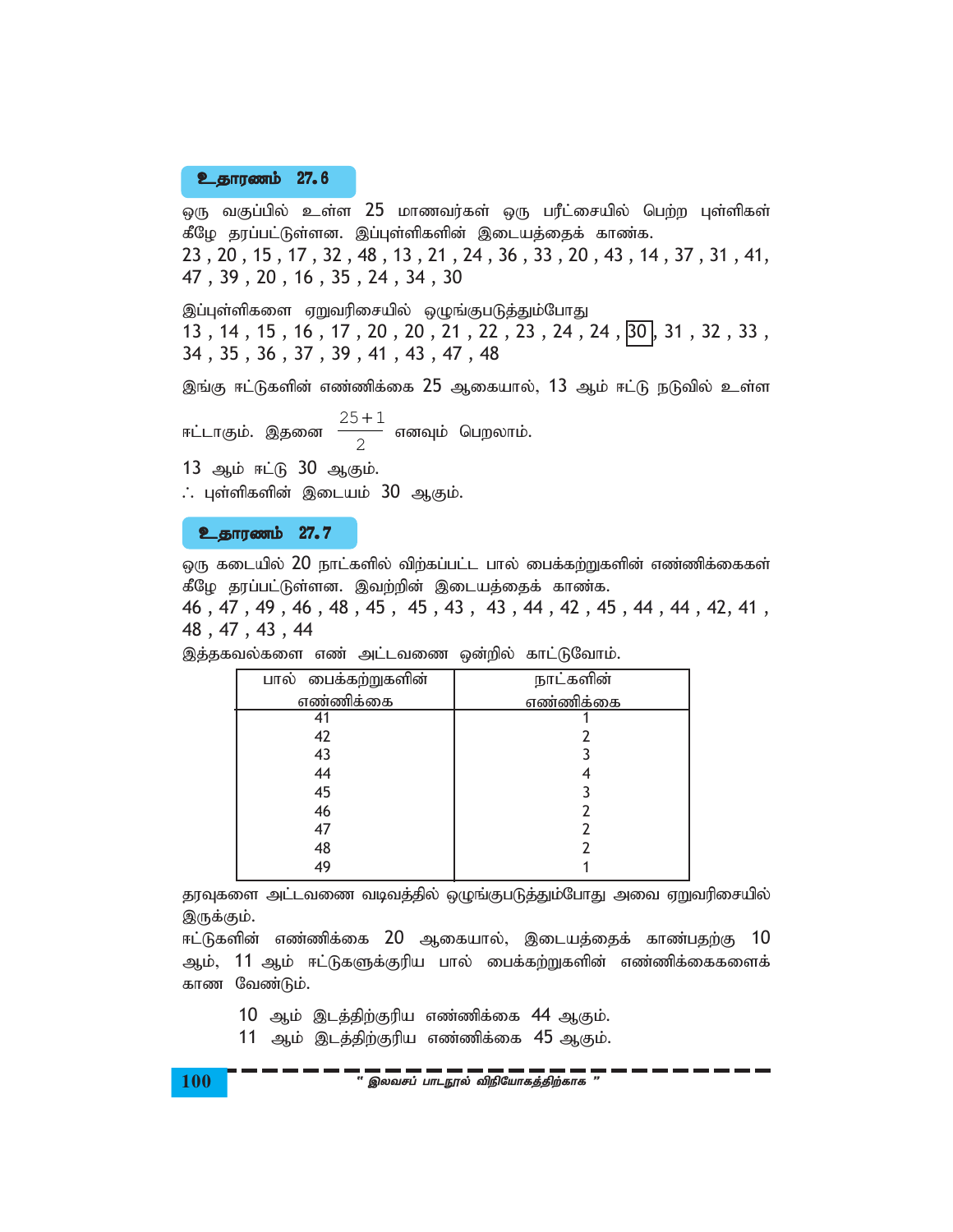$$
ext{3.5} \quad \text{3.5} \quad \text{3.6} \quad \text{4.7} \quad \text{4.8} \quad \text{5.7} \quad \text{5.7} \quad \text{6.7} \quad \text{6.7} \quad \text{7.7} \quad \text{8.7} \quad \text{9.7} \quad \text{10.7} \quad \text{11.7} \quad \text{12.7} \quad \text{13.7} \quad \text{14.7} \quad \text{15.7} \quad \text{16.7} \quad \text{17.7} \quad \text{18.7} \quad \text{19.7} \quad \text{19.7} \quad \text{10.7} \quad \text{10.7} \quad \text{11.7} \quad \text{12.7} \quad \text{13.7} \quad \text{14.7} \quad \text{15.7} \quad \text{16.7} \quad \text{17.7} \quad \text{18.7} \quad \text{19.7} \quad \text{19.7} \quad \text{19.7} \quad \text{19.7} \quad \text{19.7} \quad \text{19.7} \quad \text{19.7} \quad \text{19.7} \quad \text{19.7} \quad \text{19.7} \quad \text{19.7} \quad \text{19.7} \quad \text{19.7} \quad \text{19.7} \quad \text{19.7} \quad \text{19.7} \quad \text{19.7} \quad \text{19.7} \quad \text{19.7} \quad \text{19.7} \quad \text{19.7} \quad \text{19.7} \quad \text{19.7} \quad \text{19.7} \quad \text{19.7} \quad \text{19.7} \quad \text{19.7} \quad \text{19.7} \quad \text{19.7} \quad \text{19.7} \quad \text{19.7} \quad \text{19.7} \quad \text{19.7} \quad \text{19.7} \quad \text{19.7} \quad \text{19.7} \quad \text{19.7} \quad \text{19.7} \quad \text{19.7} \quad \text{19.7} \quad \text{19.7} \quad \text{19.7} \quad \text{19.7} \quad \text{19.7} \quad \text
$$

தரவுகளின் எண்ணிக்கை இரட்டை எண்ணாக இருக்கும்போது கிடைக்கும் இடையம் சிலவேளைகளில் தரவுக் கூட்டத்தில் இல்லாத ஒரு பெறுமானமாக இருக்கலாம்.

#### $27.7$ இடை

ஒரு தவணைப் பரீட்சையில் உங்களுடைய மொத்தப் புள்ளிகளின் சராசரியைக் கண்ட விதம் உங்கள் நினைவில் இருக்கும். இதற்காக எல்லாப் பாடங்களுக்கும் பெற்ற மொத்தப் புள்ளிகள் பாடங்களின் எண்ணிக்கையினால் வகுக்கப்படும். இதுவும் அப்புள்ளிகளை வகைகுறிக்கத்தக்க ஒரு வகைக்குறிப்புப் பெறுமானமாகும். அது **இடை** எனப்படும்.

எல்லா ஈட்டுக்களினதும் மொத்தத்தை ஈட்டுகளின் எண்ணிக்கையினால் வகுக்கும்போது அத்தரவுகளின் இடை கிடைக்கும்.

#### **உதாரணம் 27.8**

<u>ஒரு குறித்த வாரத்தில் பாட-</u> சாலை நடைபெறும் 5 நாட்க-ளில் தரம் 8 இல் உள்ள மாண-வர் களின் வரவு கீழே காணப்படுகின்றது. ஒரு நாளில் மாணவர்களின் வரவின் இடை-யைக் காண்க.

| வாரத்தின் நாள்  | வரவு |
|-----------------|------|
| திங்கட்கிழமை    | 38   |
| செவ்வாய்க்கிழமை | 41   |
| புதன்கிழமை      | 35   |
| வியாழக்கிழமை    | 40   |
| வெள்ளிக்கிழமை   | 30   |

 $=$  38 + 41 + 35 + 40 + 39 வாரத்தில் மொத்த வரவு  $= 193$ வாரத்தில் பாடசாலை நடைபெறும் நாட்களின் எண்ணிக்கை  $= 5$  $=\frac{193}{5}$ ∴ ஒரு நாளில் வரவின் இடை  $= 38.6$ 

### உதாரணம் 27.9

30 தீப்பெட்டிகளில் இருக்கும் தீக்குச்சிகளின் எண்ணிக்கைகள் தொடர்பாகப் பெறப்படும் தகவல்கள் பின்வரும் மீடிறன் அட்டவணையில் காணப்படுகின்றன. ஒரு தீப்பெட்டியில் உள்ள தீக்குச்சிகளின் எண்ணிக்கையின் இடையைக் காண்க.

**101**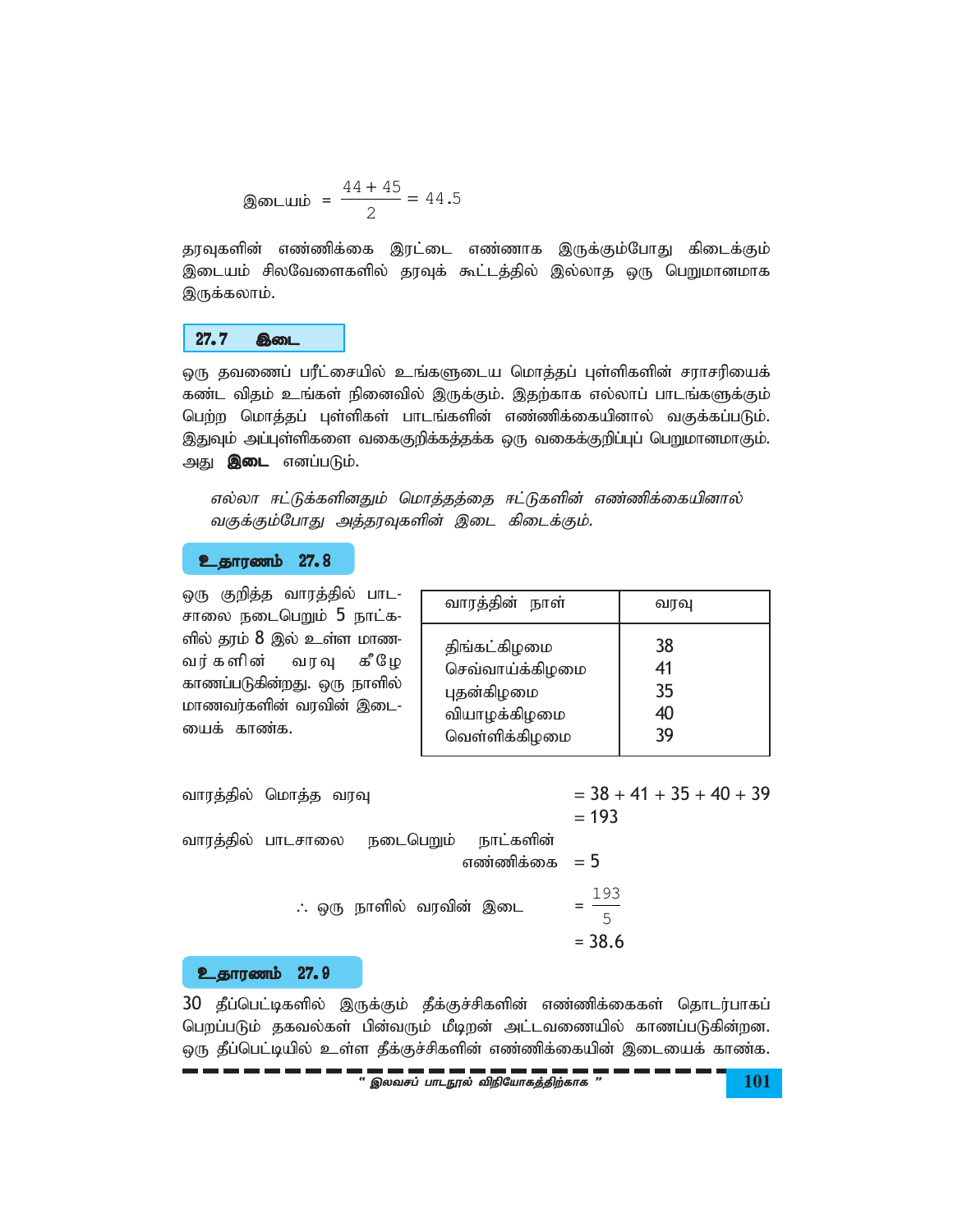| தீக்குச்சிகளின் | தீப்பெட்டிகளின் எண்ணிக்கை |
|-----------------|---------------------------|
| எண்ணிக்கை       | (மீடிறன்)                 |
| 47              |                           |
| 48              | 5                         |
| 49              |                           |
| 50              |                           |
| 51              |                           |
| 52              |                           |

மேற்குறித்த தகவல்களுக் கேற்ப 47 தீக்குச்சிகள் வீதம் உள்ள 2 தீப்பெட்டிகள் 48 தீக்குச்சிகள் வீதம் உள்ள 5 தீப்பெட்டிகள், ... என்றவாறு தீப்பெட்டிகள் உள்ளன. ஆகவே, அத்தீப்பெட்டிகளில் உள்ள தீக்குச்சிகளின் மொத்த எண்ணிக்கையைக் காண்ப-

தற்கு 47 x 2, 48 x 5, ... என்றவாறு கணிக்க வேண்டும். இதற்காக இவ்வட்டவணையில் வேறொரு நிரலைச் சேர்த்தல் நல்லதாகும். தீக்குச்சிகளின் எண்ணிக்கையை  $x$  எனவும் தீப்பெட்டிகளின் எண்ணிக்கையை  $\bm{f}$  எனவும் கொண்டு இவ்வட்டவணையைப் பூரணப்படுத்துவோம்.

| தீக்குச்சிகளின்<br>எண்ணிக்கை $x$ | தீப்பெட்டிகளின்<br>எண்ணிக்கை <i>f</i> | fx   |
|----------------------------------|---------------------------------------|------|
| 47                               | $\overline{2}$                        | 94   |
| 48                               | 5                                     | 240  |
| 49                               | 6                                     | 294  |
| 50                               |                                       | 350  |
| 51                               | 6                                     | 306  |
| 52                               |                                       | 208  |
|                                  | 30                                    | 1492 |

தீட்பெட்டிகளின் எண்ணிக்கை, அதாவது நிரல் *f* இன் மொத்தம் 30 ஆகப் பெறப்-படும்.

இதனை  $\Sigma f$ என எழுதுவோம்.  $\therefore \Sigma f = 30$ 

தீக்குச்சிகளின் எண்ணிக்கையின் மொத்தம், அதாவது நிரல்  $fx$  இன் மொத்தம் 1492 எனப் பெறப்படும்.

இதனை  $\sum fx$  என எழுதுவோம்.

$$
\therefore \Sigma fx = 1492
$$

ஒரு தீப்பெட்டியில் உள்ள தீக்குச்சிகளின் எண்ணிக்கையின் இடையைக் காண்பதற்குத் தீக்குச்சிகளின் மொத்த எண்ணிக்கையை தீப்பெட்டிகளின் எண்ணிக்கையினால் வகுக்க வேண்டும்.

Q. 2083

\n
$$
= \frac{\sum fx}{\sum f} = \frac{1492}{30} = 49.73
$$

.<br>ஒரு தரவுக் கூட்டம் எண் பரம்பலின் மூலம் எடுத்துரைக்கப்படும்போது அத்தரவுக் |<br>கூட்டத்தின் இடையை  $\frac{\sum fx}{\sum f}$  இனால் காணலாம். — — — — — — — — — — — — —<br>இலவசப் பாடநூல் விநியோகக்கிற்காக 102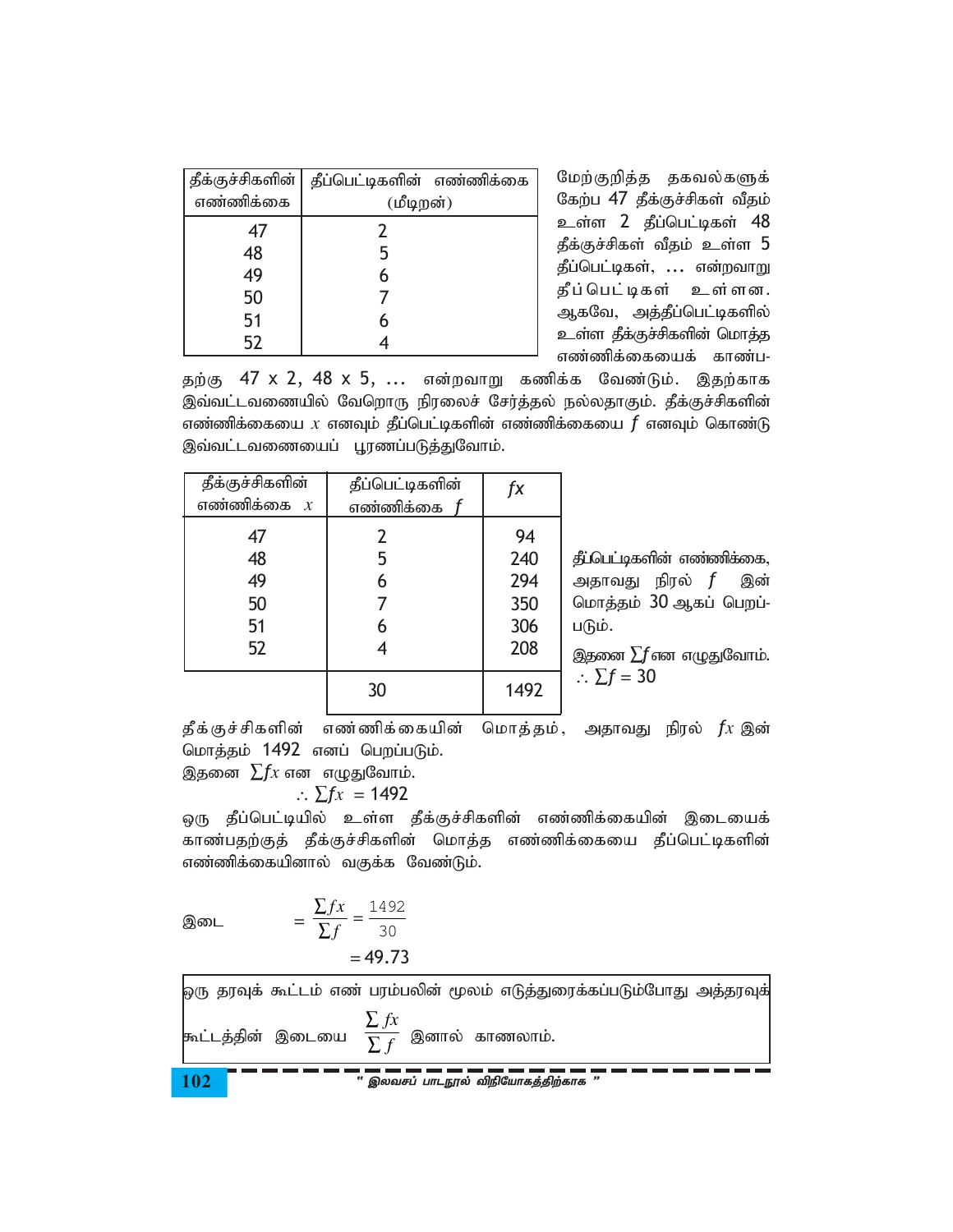# பயீற்சி 27.3

1. பின்வரும் எண் கூட்டங்களின் ஆகாரம், இடையம், இடை ஆகியவற்றைக் காண்க.

|  | (i) 5, 4, 7, 8, 3, 6, 2            |  |  |  |
|--|------------------------------------|--|--|--|
|  | (ii) 3, 4, 8, 4, 6, 8, 3           |  |  |  |
|  | (iii) 20, 23, 24, 28, 34, 38, 43   |  |  |  |
|  | (iv) 3.5, 4.8, 3.2, 6.8, 7.7, 4.9  |  |  |  |
|  | $(v)$ 12.7, 28.4, 47.3, 62.7, 73.8 |  |  |  |

- $2.$  5 பிள்ளைகளின் உயரங்கள் கீழே கிட்டிய CM இல் தரப்பட்டுள்ளன. பிள்ளைகளின் இடைய உயரத்தைக் காண்க. 177.2, 175.3, 174.8, 179.1, 176.5
- $3.5$  பிள்ளைகளின் இடை நிறை 44 kg ஆகும். வேறு  $3$  பிள்ளைகளின் இடை நிறை  $40$  kg ஆகும். இந்த  $8$  பிள்ளைகளினதும் இடை நிறை யாது?
- $4.$  ஒரு மாணவனின்  $8$  பாடங்களின் இடைப் புள்ளிகள்  $73$  ஆகும். அவன்  $8$ பாடங்களுக்கும் பெற்ற புள்ளிகளின் கூட்டுத்தொகையைக் காண்க.
- $5.$  8 பிள்ளைகளின் இடை நிறை 42 kg ஆகும். மேலும் ஒரு பிள்ளை சேர்ந்த பின்னர் 9 பிள்ளைகளினதும் இடை நிறை 43 kg ஆகும். புதிதாகச் சேர்ந்த பிள்ளையின் நிறையைக் காண்க.
- 6. 50 மாணவர்களின் புள்ளிகளின் இடைப் பெறுமானம் 52 எனக் கணிக்கப்பட்டுள்ளது. இக்கணிப்பின்போது 63 புள்ளிகளைப் பெற்ற மாணவனின் புள்ளிகள் தவறுதலாக 93 எனக் குறிப்பிடப்பட்டிருந்தன. இதனைத் திருத்தி உண்மை இடையைக் காண்க.
- 7. பின்வரும் தரவுகளை ஒரு தண்டு−இலை வரைபில் வகைகுறிக்க.

27, 43, 49, 52, 53, 54, 52, 24, 42,57, 42, 50, 51, 52, 52, 57, 41, 40, 32, 36 இத்தரவின் (i) ஆகாரம் (ii) இடையம்  $(iii)$  இடை  $(iv)$  பெறுமான வீச்சு ஆகியவற்றைக் காண்க.